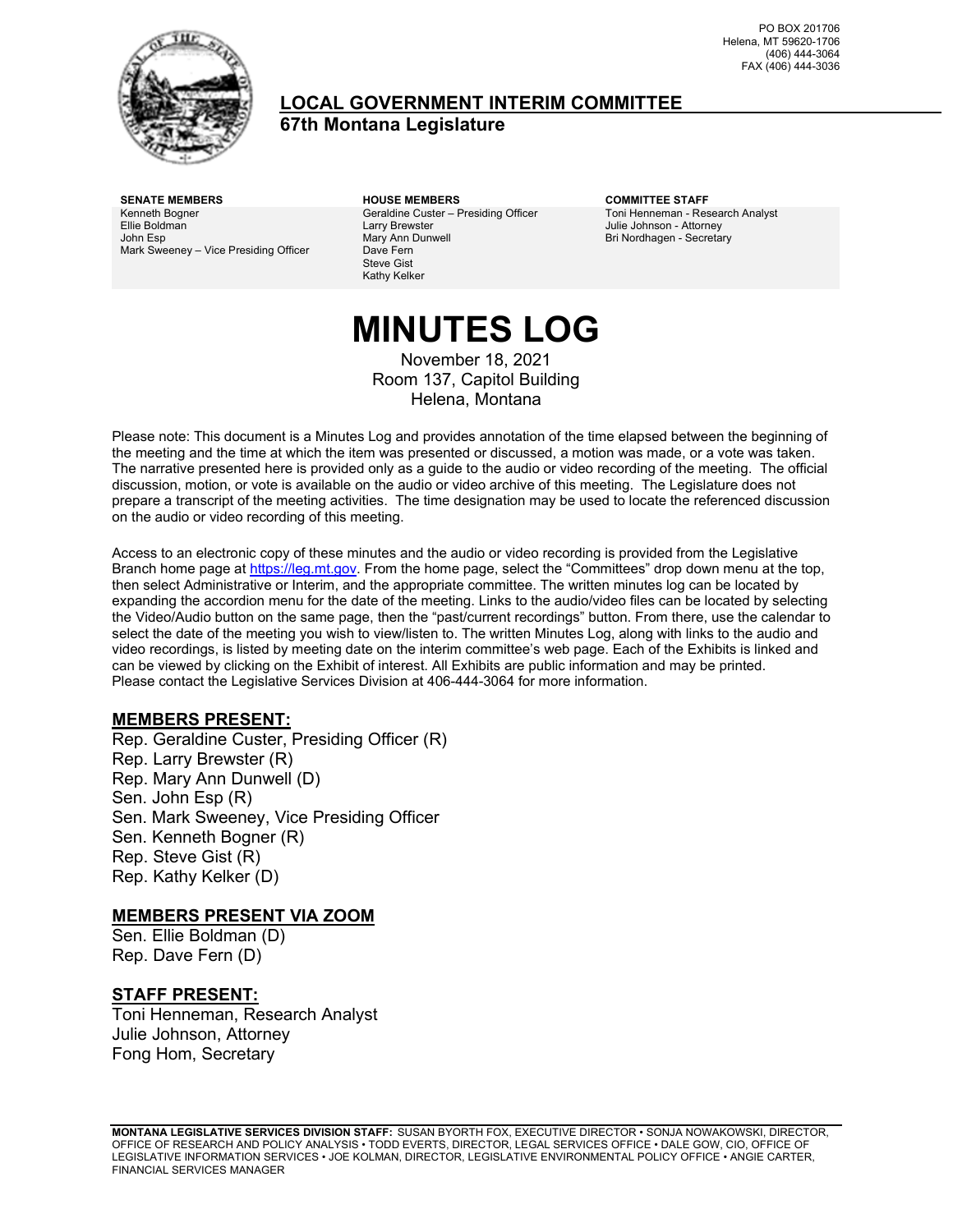#### **AGENDA ([Attachment 1](https://leg.mt.gov/content/Committees/Interim/2021-2022/Local-Gov/21_Nov/LGIC_NovAgenda.pdf))**

#### **VISITORS' LIST [\(Attachment 2\)](https://leg.mt.gov/content/Committees/Interim/2021-2022/Local-Gov/21_Nov/Nov-18-Attachment2.pdf)**

#### **COMMITTEE ACTION**

#### **CALL TO ORDER/ROLL CALL**

10:06:23 Presiding Officer Geraldine Custer called the meeting to order at 10:06 a.m. The committee secretary called roll. **[\(Attachment 3\)](https://leg.mt.gov/content/Committees/Interim/2021-2022/Local-Gov/21_Nov/Nov-18-Attachment3.pdf)**

### **LAND USE PLANNING TRAINING**<br>10:06:47 Renee Lemon, Admir

Renee Lemon, Administrator, Community Development Division, Department of Commerce, gave a presentation on Montana Land Use and Planning Statutes: Growth Policy, Zoning, and Subdivision. **[\(Exhibit 1\)](https://leg.mt.gov/content/Committees/Interim/2021-2022/Local-Gov/21_Nov/MT_Land_Use_Statutes_Training.pdf)**

- **Committee Questions** Rep. Dunwell asked Ms. Lemon what she meant by "exemption".
- 10:29:19 Rep. Kelker asked Ms. Lemon if cities and counties collaborate together even though they might have different ideas about growth plans.
- 10:30:22 Ms. Lemon and Tara DePuy, Contract Land Use Attorney, Montana Association of Counties, responded.
- 10:31:46 Rep. Fern asked Ms. Lemon how transportation is addressed in a growth policy and how it relates to zoning and subdivision regulations.
- 10:35:15 Rep. Dunwell asked Ms. Lemon if there are any requirements in statute that zoning must accommodate the needs of shelter or housing for people.
- 10:35:55 Rep. Kelker asked Ms. Lemon if the state has a role in enforcing a timeline requirement.
- 10:36:56 Rep. Custer asked Ms. Lemon how many counties have zoning policies and how many don't.
- 10:37:25 Ms. DePuy responded.
- 10:39:45 Sen. Esp asked Ms. DePuy about the administration of zoning permits.
- 10:40:48 Rep. Fern asked Ms. DePuy to define a planned unit development and to explain its role in the categories mentioned in Ms. Lemon's presentation.

#### **Public Comment on Land Use and Planning Statutes**

- 10:42:56 Sam Sill, Montana Association of Realtors, presented the Status Report from Land Use Interim Working Group. **[\(Exhibit 2\)](https://leg.mt.gov/content/Committees/Interim/2021-2022/Local-Gov/21_Nov/LandUseWorkingGroup_Memo2.pdf)**
- 10:50:17 Abigail St. Lawrence, Montana Building Industry Association
- 10:55:48 Sen. Boldman asked Ms. St. Lawrence if her reference to Missoula County in her public comment was anecdotal or real.
- 10:56:46 Kelly Lynch, Deputy Director and Legal Counsel, Montana League of Cities and **Towns**
- 11:00:10 Tara DePuy, Contract Land Use Attorney, Montana Association of Counties
- 11:01:25 Karen Alley, Associate General Counsel, Montana Association of Counties
- 11:02:12 Rep. Dunwell asked Ms. St. Lawrence if she knew what the holdup is regarding a subdivision review in Missoula.
- 11:08:29 Rep. Dunwell asked Ms. St. Lawrence about the Land Use Working group's meeting that will take place on November 23, 2021.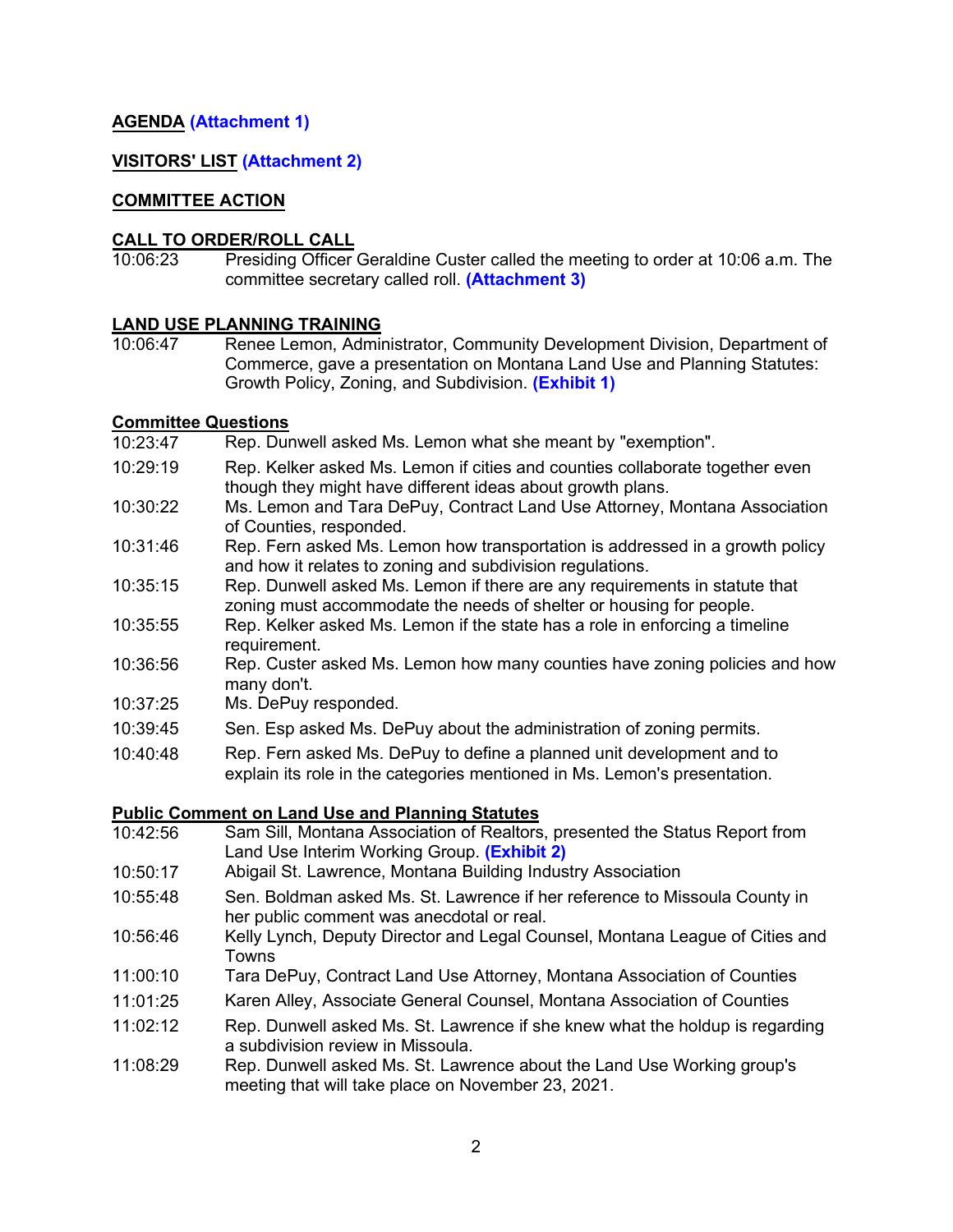#### **AFFORDABLE HOUSING - ACCESSORY DWELLING UNITS (ADUs)**

#### **Overview of Senate Bill 397 (2021)**

- 11:10:28 Toni Henneman, Research Analyst, gave an overview of Senate Bill 397 **([Exhibit 3\)](https://leg.mt.gov/bills/2021/billpdf/SB0397.pdf)**
- 11:11:36 Sen. Boldman commented on SB 397.

#### **National Trends in ADUs**

- 11:13:11 Alex Horowitz, Consumer Finance Project Principal Officer, PEW Charitable Trusts, gave a presentation on Accessory Dwelling Units. **([Exhibit 4\)](https://leg.mt.gov/content/Committees/Interim/2021-2022/Local-Gov/21_Nov/Horowitz_Montana_ADU_18Nov2021.pdf)**
- 11:23:02 Mr. Horowitz gave a presentation on "A Guide to Accessory Dwelling Units". **[\(Exhibit 5\)](https://leg.mt.gov/content/Committees/Interim/2021-2022/Local-Gov/21_Nov/AARP_ADU_ABCs.pdf)**

#### **Committee Questions of Mr. Horowitz**

- 11:33:25 Rep. Dunwell asked how much of the ADU supply is going to the Airbnb type facility and how much to housing.
- 11:35:35 Rep. Gist asked about the percentage of people who are profiting from ADUs versus building a mother-in-law apartment, and if there is a system or structure in place to ermine taxation as business vs. personal income.
- 11:43:52 Sen. Bogner asked about the square footage of ADUs, and if those numbers are arbitrary.
- 11:47:53 Sen. Esp asked about lot coverage.
- 11:51:46 Rep. Kelker asked about the structural quality of ADUs and how that is regulated.

#### **Public Comment on ADUs**

- 12:01:30 Sam Sill, Montana Association of Realtors
- 12:03:04 Mike Batista, Government Affairs Director, AARP
- 12:05:10 Kelly Lynch, Montana League of Cities and Towns
- 12:07:48 Rep. Dunwell asked Mr. Horowitz if there are any ADU lots sold where the property is split.
- 12:09:48 Sen. Esp commented on the reason why he wanted to look at the ADU issues.

#### **LUNCH BREAK**

#### **SJ 13 - PREVAILING WAGE STUDY**

### **Contract Thresholds in Other States**<br>13:07:24 Ms. Henneman gave a p

Ms. Henneman gave a presentation on the SJ13: Contract Thresholds in Other States. **([Exhibit](https://leg.mt.gov/content/Committees/Interim/2021-2022/Local-Gov/21_Nov/OtherStateThresholds.pdf) 6)**.

### **Discussion of Economic Impacts of Prevailing Wage Law**

Kevin Duncan, Professor of Economics, Colorado State University-Pueblo. presented his paper, What the Research Tells Us About the Costs and Benefits of Prevailing Wage Laws **([Exhibit 7](https://leg.mt.gov/content/Committees/Interim/2021-2022/Local-Gov/21_Nov/DuncanReport_MontanaPrevailingWageStudy2021.pdf))**, and Implications of Prevailing Wage Zone Pay and the Contract Threshold in Montana **[\(Exhibit 8](https://leg.mt.gov/content/Committees/Interim/2021-2022/Local-Gov/21_Nov/SJ23presentation_Duncan.pdf))**.

### **Committee Questions of Mr. Duncan**

Sen. Esp asked if it is comparable to look at large projects in urban areas like California against projects in Montana.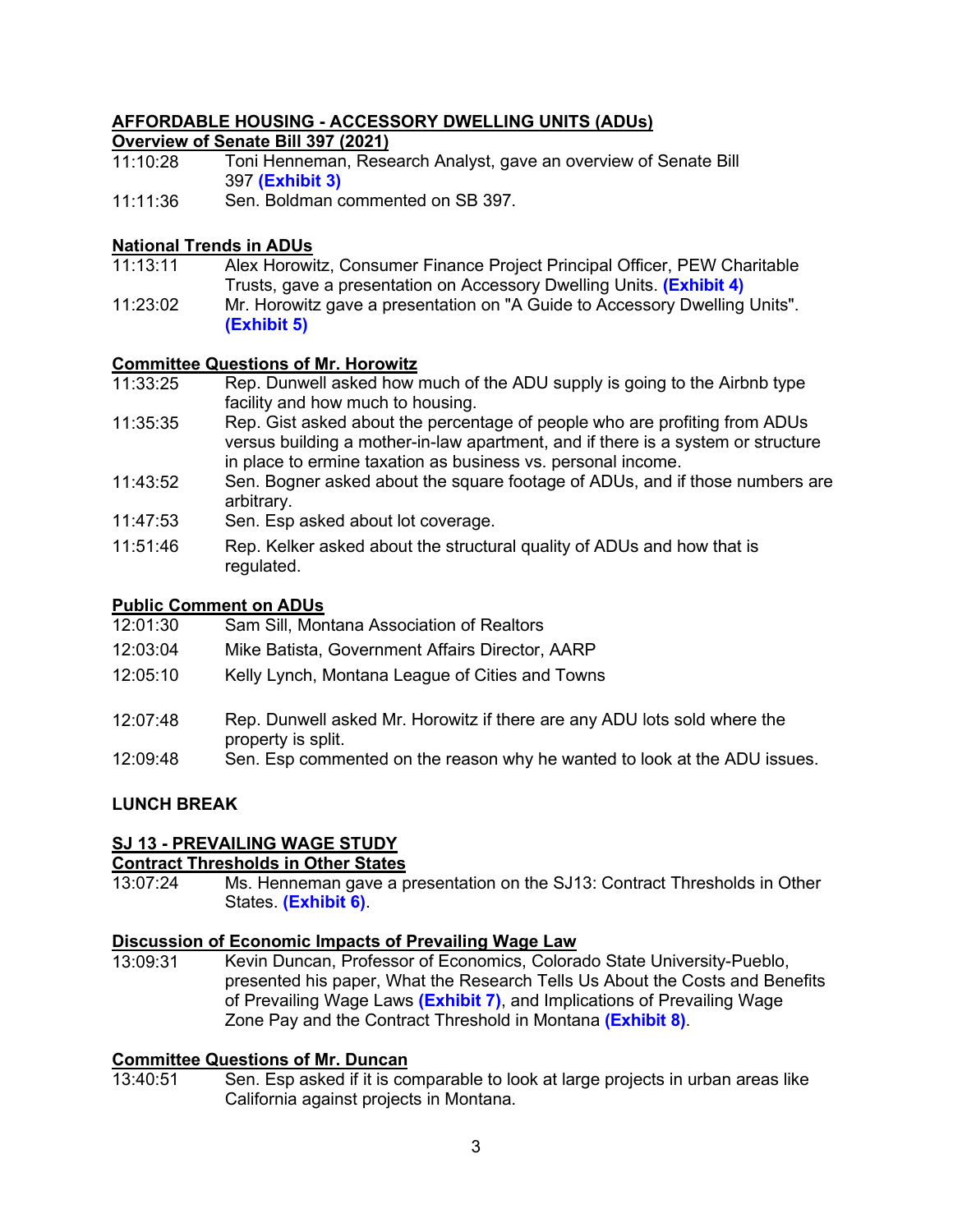- 13:43:57 Mr. Duncan clarified the data on prevailing wage scale in the five California cities that he spoke of in his presentation.
- 13:52:25 Rep. Kelker asked if having workers go through the apprenticeship process is helpful in terms of safety and efficiency.
- 13:55:16 Rep. Dunwell asked how prevailing wages might help train new people.
- 13:58:38 Rep. Gist asked how a 4% decrease in wages could put someone into poverty.
- 14:00:54 Rep. Fern commented on prevailing wages and whether or not the threshold should be raised.

#### **Public Comment on Economic Impacts of Prevailing Wage Law**

- 14:05:38 Adam Haight, representing Labors Local 1686
- 14:09:15 Joel Worth, representing the Carpenters Union
- 14:12:02 David Smith, Montana Contractors Association
- 14:15:03 Amanda Frickle, Political Director, Montana AFL/CIO
- 14:17:37 Dan Johnson, representing self
- 14:21:46 John Johnson, Operating Engineer
- 14:23:14 Jessica Wicks, Teachers Local 2

### **Montana Contractors Panel**<br>14:24:50 **Erik Sletten, Pr**

Erik Sletten, President, Sletten Construction, discussed raising the threshold on the prevailing wage and protecting the prevailing wage.

#### **Public Comment on Montana Contractors Panel Presentation**

- 14:28:29 Derek Hitt, representing the carpenters
- **BREAK** (reconvened at 2:45 p.m.)
- 14:46:51 Sen. Esp commented on Mr. Duncan's presentation regarding prevailing wage laws and the costs of affordable construction.

### **HJ 30 - STUDY OF COUNTY WATER AND/OR SEWER DISTRICTS**

**Follow-up of committee question regarding methods of correction** Julie Johnson, Staff Attorney, discussed the memo "Overview of Laws to Address Delinquency in Duties". **[\(Exhibit 9](https://leg.mt.gov/content/Committees/Interim/2021-2022/Local-Gov/21_Nov/Memo_StatutesRelated_to_SD_supervision.pdf))**

## **Committee Questions**

Rep. Kelker asked who pays the court costs if a citizen sues the county for holding meetings without notice to prevent the public from attending the meeting.

### **Historical Summary of Statutes**

Ms. Henneman gave a historical summary of statutes of County Water and/or Sewer district board composition, appointment, election, and vacancies of Districts. **[\(Exhibit 10](https://leg.mt.gov/content/Committees/Interim/2021-2022/Local-Gov/21_Nov/HJ30_BoardComp_HistoricalSummary.pdf))** 

### **Committee Questions and Discussion**<br>15:11:12 Rep. Kelker asked if overs

Rep. Kelker asked if oversight exists to ensure that the districts are in compliance.